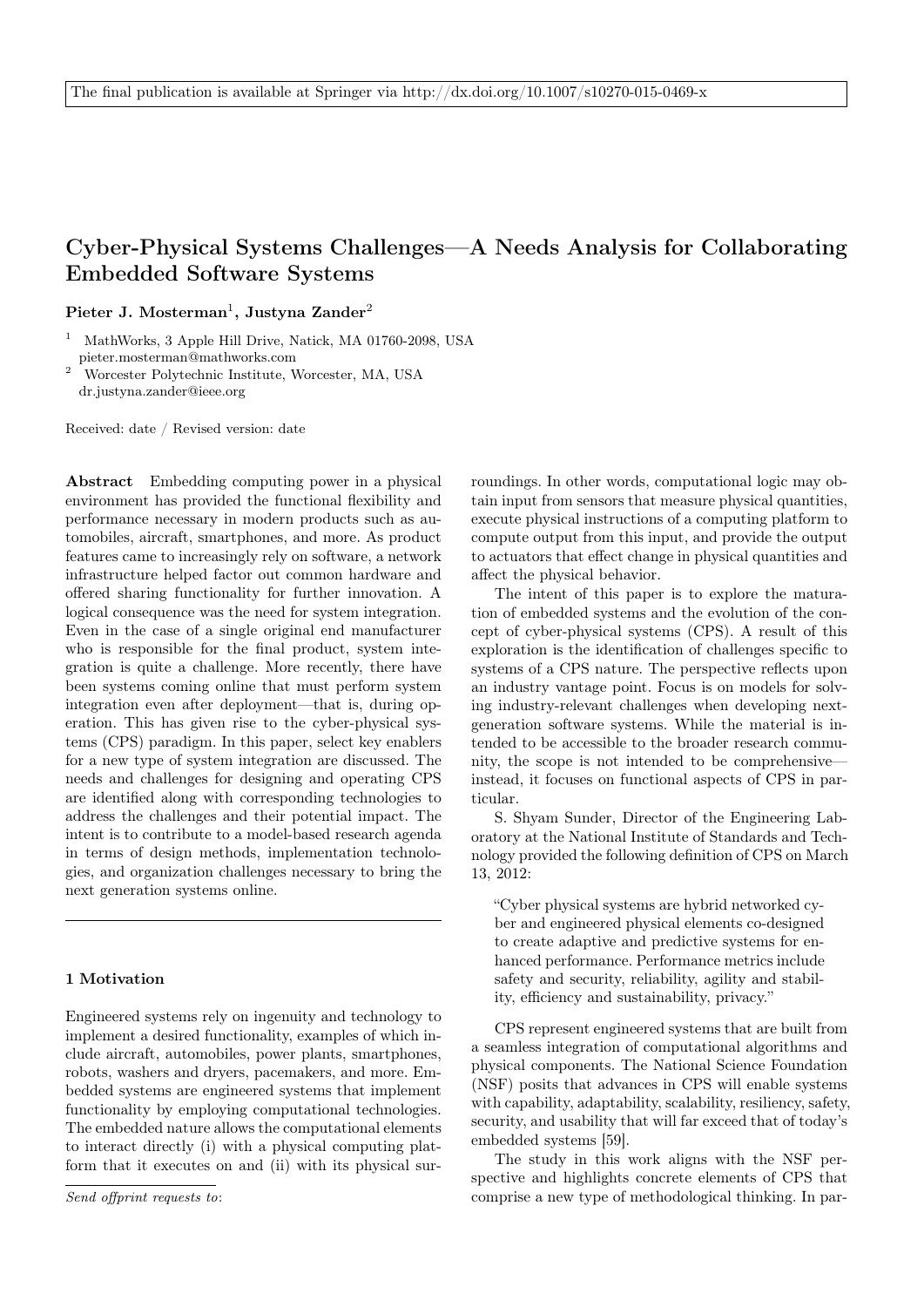ticular, designing for new and unknown system functionalities is highlighted. Such functionalities, which become required or active not sooner than during the deployment of the system, challenge the traditional approach to system engineering. Novel system engineering approaches become a necessity, which in turn relies heavily on enabling system architectures and powerful design-time approaches to conceptualize system behavior at various levels of detail in different parts of the system [59]. The presented study documents a number of concrete challenges to successful CPS design, with emphasis on post-deployment integration issues in systems that collaborate to achieve required functionality. Related work presents specific examples for the collaboration challenges in the context of a pick-and-place machine that solves a distributed version of the Towers of Hanoi puzzle [42].

In Section 2 the transformation of the embedded systems notion into CPS is discussed. On the one hand, the transformation establishes a paradigm that is enriching the functionality. On the other hand, it is accompanied by enormous system integration challenges. Section 3 illustrates the challenges that arise from the nature of CPS. Potential solution approaches are provided as starting points for further investigation. Section 4 compares and contrasts the identified challenges with general challenges in software system engineering. Section 5 concludes the discussion with a summary.

#### 2 Computation in Engineered Systems

This section reflects on how embedded systems have matured as increasingly sophisticated networking technology has become available. As nowadays system 'intelligence' allows systems to take the initiative, the design methods that account for the unknown scenarios continue to be a subject of study. A framework for engineering system architecture in a CPS paradigm is presented. The framework supports utilizing functionality of systems that are not yet available at the traditional system integration time, but only post-deployment. It deals with the scenarios when CPS are already in use, and reorganize or even redefine themselves in the field.

#### 2.1 Maturation of Embedded Systems

In the early days of digital control (e.g., [12]), the sensed and actuated values were closely related with the logic implemented on a single digital control unit. For example, the sensed position value of a physical object and the actuated force value acting on it was strictly bounded to a control unit. However, the explosion of available computational power has affected the space of embedded systems. As a result, embedded systems have rapidly increased in complexity both in terms of their computing power as well as interaction with their surroundings.

Moreover, computational features are increasingly interacting with one another. For example, in an automobile, a feature to automatically open and close windows may now interact with a feature that centrally locks doors. There may even be further interaction with a feature that detects a collision. Such interaction allows the windows to automatically close when the doors are locked, as well as the doors to automatically unlock and the windows to open when a collision is detected.

In modern systems, computation has become the technology of choice to implement control features of various forms (feedback control, sequence control, and supervisory control). It continues to be the preferred technology for the data analysis around the control functionality (voting schemes, debouncing, calibration, and others) [8]. Moreover, functionality of a systems nature (e.g., redundancy management, diagnosis, maintenance management, and more) is generally implemented with computational technology. Finally, the flexibility of software renders it uniquely suited for integrating the various systems in embedded systems.

A consequence of the prolific use of computational technology in interacting features and integration functionality of embedded systems is that the overall system complexity has grown by leaps and bounds. Software components that are dispersed throughout a modern embedded system interact with one another across well-defined interfaces. At a feature level, they also collaborate via their shared interaction with the physical world. Note that the physical world is comprised of both the surroundings that are sensed and actuated, as well as by the physical electronics execution platform. The challenges resulting from these characteristics are mostly of a 'systems' nature. Here, the power of computation can be exploited along another dimension by helping address the challenges [35,53] from a design perspective. For example, a significant value proposition is that system integration issues can be tackled by enabling virtual system integration studies based on computational models.

Key to enabling the analysis at the systems level is support for abstractions. This support makes the level of detail manageable. Model-Based Design [40,43,47] centers around abstractions by using computational models with executable semantics. A simulation engine enables executing the computational models and performing much of the system integration effort at a high level of abstraction. Moreover, support for model elaboration allows gradually adding detail to the models to the point where actual implementations may be made part of the overall system model. These practices are known as softwarein-the-loop, processor-in-the-loop, and hardware-in-theloop configurations [37]. A valuable additional benefit derived from having executable semantics is that either a hardware description or a software implementation can be generated automatically from the models [11].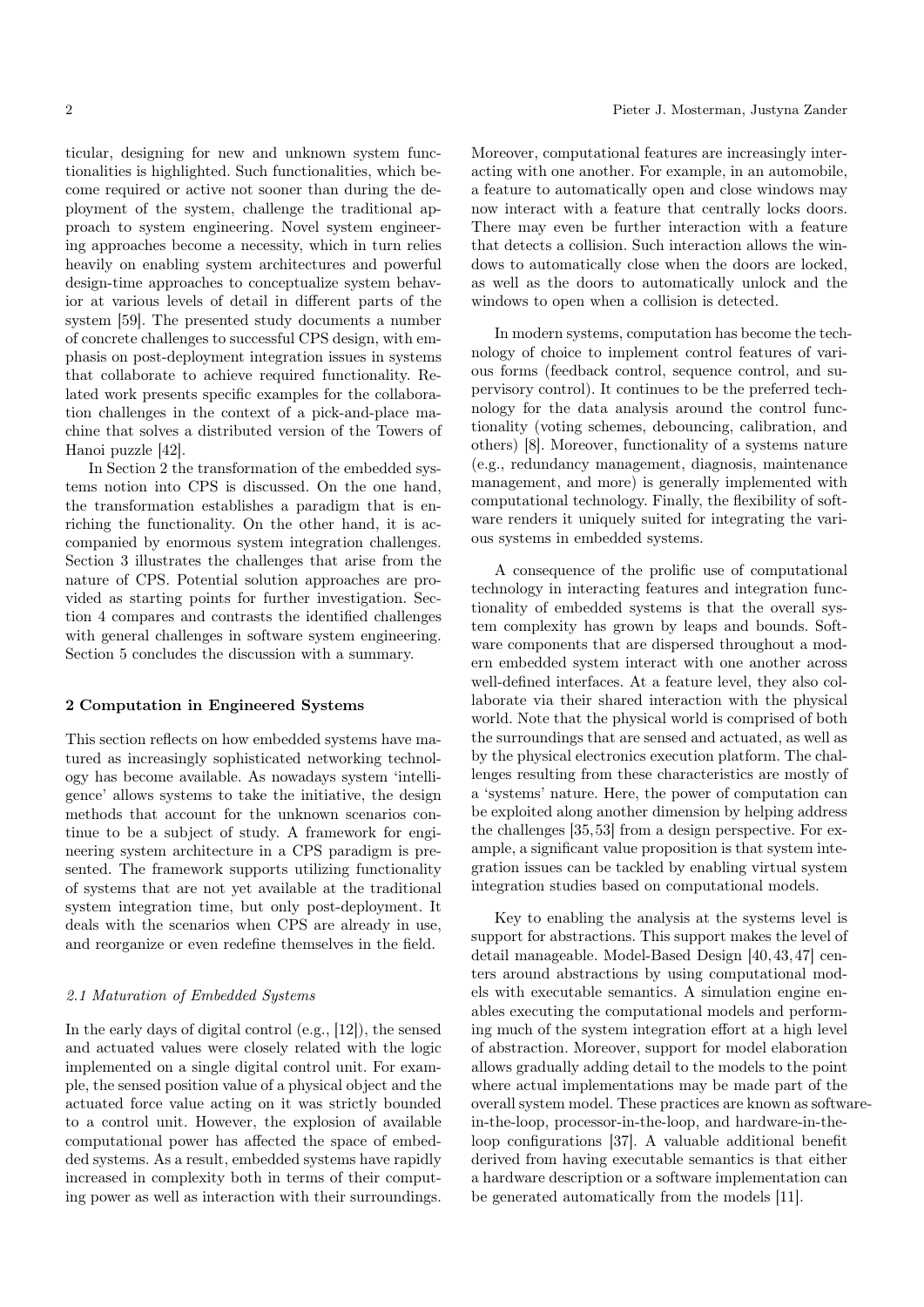#### 2.2 Cyber-Physical Systems

More recently, a new breed of systems has emerged that challenges the classic design paradigm where the various features of a system are integrated by one original equipment manufacturer (OEM) [1]. Instead, as a consequence of the support for sophisticated decision logic, systems are now endowed with the capability to show initiative. In this new paradigm, systems will implement features by relying on collaboration with other systems that provide part of the required functionality. Moreover, this configuration occurs while being deployed in the field, typically by connecting the various collaborating systems across a network. Because of their ability to communicate in the corresponding cyberspace while operating in a physical environment, these systems are classified as CPS [51]. A recent example of CPS advances has been developed as part of the SmartAmerica Challenge, a U.S. government initiative, where a team of academics and practitioners unveiled a concept for the Smart Emergency Response System (SERS) [34,38,66]. SERS builds on the paradigm of openness and dynamic configurability to provide an extensive system of autonomous vehicles that automatically delivers provisions and rescue tools based on emergency responder requests. The resulting human-in-the-loop perspective further connects the system to survivors by locating them while communicating information and delivering assistance in the aftermath of a disaster.

As CPS are transforming the system integration paradigm, OEMs must adjust their business practices. Whereas in traditional networked embedded systems one OEM would be responsible for system integration prior to deployment, CPS do not integrate until after deployment. Figure 1 illustrates this paradigm transformation in the form of networked embedded systems architectures as designed by an OEM. Figure 1(a) shows two networked embedded systems. Each of them reflects the traditional paradigm where an information part executes as software on a number of computation platforms that are connected by a network fabric and embedded in a physical fabric. In addition to executing on physical media, the computing platforms connect to physical sensor and actuator transducer components. Further physical components that comprise the physical surroundings are presented along with the transducer components embedded in the physical fabric. A similar conceptualization is discussed in related work [26].

The separate networked embedded systems are increasingly being connected to one another, first in order to share data, but recently also to share functionality. From there, the computing platform and the network of connected systems become intensively shared as well. Finally, the physical world becomes shared and operated on in collaboration. According to the CPS paradigm shift, all of these layers are opening up to becoming available for collaborating systems. Now physics, electron-



(a) A networked embedded system view



(c) CPS paradigm analysis

Fig. 1 A networked embedded system view versus a cyberphysical system view

ics, information, and the network can be shared between multiple systems as illustrated in Fig. 1(b). This sharing mechanism contributes to such a tight integration that the systems become one emerging CPS as a system of systems. The result is illustrated in Fig. 1(c).

In detail, Fig. 1(b) presents the situation where elements of the various layers of the networked embedded system on the left-hand side are shared with the system on the right-hand side. The part of an architectural layer that is not shared is shown in a lighter color. Note that these shared elements can represent architectural solutions, behavioral functions, features, networks, or data, and they can have physical form factors. Such sharing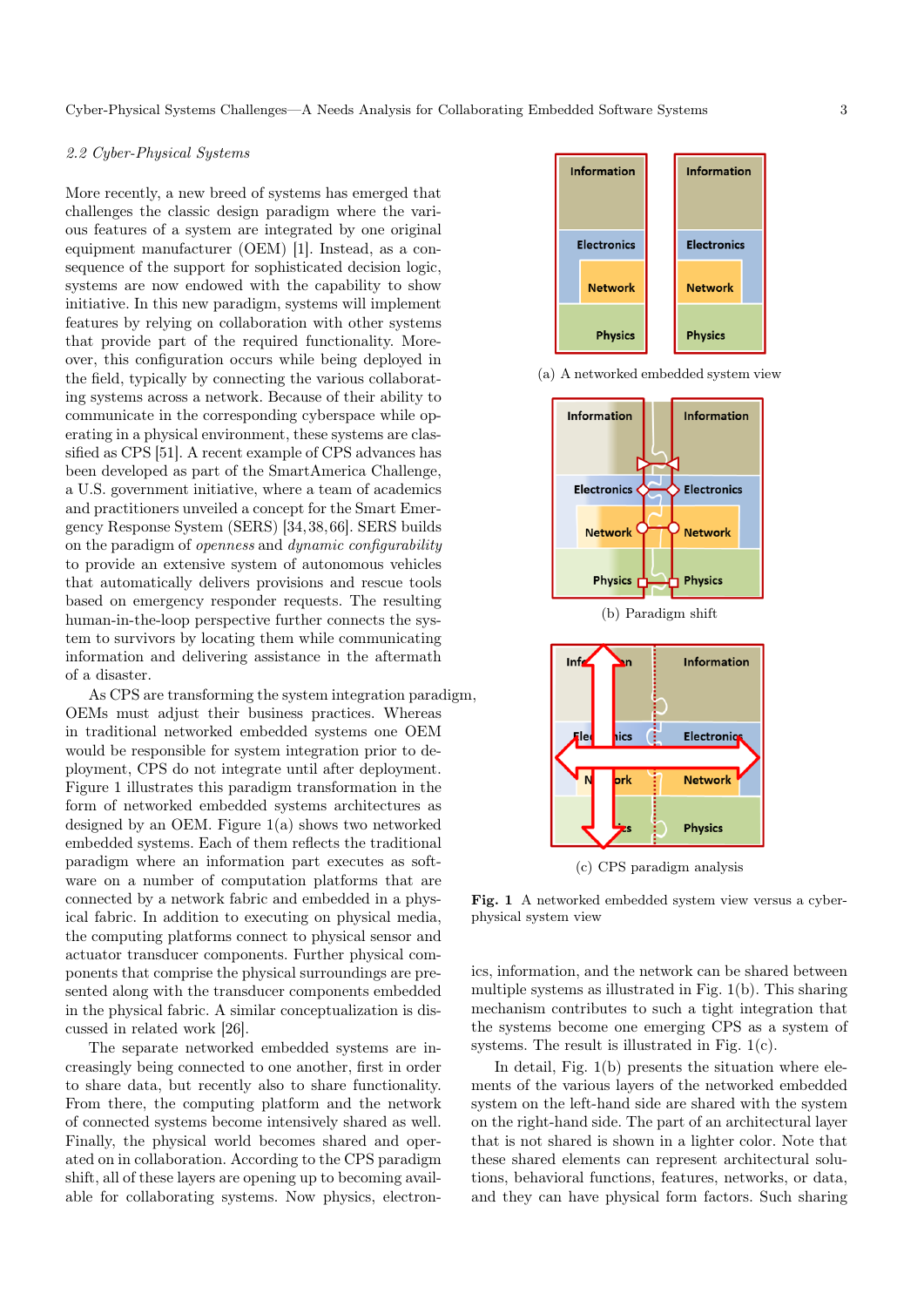leads to a tight coupling between architectural layers of the formerly separate systems and has a seemingly contradictory consequence. Whereas the layers become closely knit entities, a degree of openness between architectural layers is required. Both the tight coupling and the openness extend beyond the traditional paradigm of networked embedded systems.

At a system level, the tight coupling within architectural layers—with delineation across these layers results in a general openness and interaction in a vertical and horizontal sense, as illustrated in Fig. 1(c). Vertically, the entire system may, for example, run on a different platform than initially planned. This situation occurs if new and better platforms evolve on other systems of which the original system is composed. Horizontally, some of the functionalities across any layer (or a combination thereof) originally owned by a native system can now be reused by any other system under design. Thus, Fig. 1(c) reflects a CPS paradigm where the actual implementation of some of the system platforms, components, and transducers is not yet available or may change at typical system integration time. Moreover, some of the physical and network fabric may be shared with other systems—the extent, behavior, and performance of which is still unknown.

## 2.3 Reflection

On the one hand, the CPS paradigm shift creates new and exciting opportunities for technology to be utilized in novel and unexpected manners and applications. On the other hand, it complicates matters in terms of shared resources, as illustrated in Fig. 1(c). The emerging complexity involves solving challenges such as shared energy usage, shared network connection, and dynamically changing availability of certain components, functionalities, and systems. To now account for this complexity in the design of CPS that is scalable and collaborative, time and resources management is required.

However, the opportunities still appear to far outweigh the technological challenges. Since CPS are designed to be open, they allow for device collaboration and functionality reuse. The open accessibility of reusable functionality enables a system developer to utilize a much broader range of computational benefits than in a closed situation. Finally, from a user perspective, the CPSbased products provide the ability to be part of an extensive ecosystem of features.

# 3 Challenges When Embedded Software Systems Collaborate

Based on the conceptual model in Fig.  $1(c)$ , challenges that arise in the CPS paradigm can be analyzed along two dimensions. Along the horizontal dimension, collaborating systems are established and dissolved at runtime that is, while fielded. Challenges arise because of dynamically creating a configuration and because of the intent to achieve a concerted (integrated) function. Along the vertical dimension, the technology stack enables collaborating systems, which introduces challenges to provide the necessary infrastructure. In the proceedings, the analysis is scoped to functional aspects only so as to maintain focus and remain manageable. Therefore, though essential along the broad spectrum of CPS needs, matters such as maintainability, dependability, security, resilience, certification, policy, and others (e.g., [57,59]) are not addressed in this examination. Furthermore, the analysis is confined to specific challenges that are particular to collaborating embedded software systems. Issues that are found in networked embedded systems (e.g., load balancing, power/performance tradeoff, execution time analysis, heterogeneous targets, and so forth) are not included. Control specific challenges are discussed in related and complementary work [4].

## 3.1 Dynamically Creating a Configuration

Table 1 provides an overview of specific needs when dynamically configuring a system of collaborating systems, challenges that arise, technologies to address these challenges, and the impact of addressing each of the needs. Each entry is briefly described in this section.

Virtual System Integration From a design perspective, virtual system integration is a critical need as the physical system in all its potential variants does not become available until runtime. Central to addressing this need are challenges in terms of the detail that models capture, which may vary a lot depending on the task at hand (e.g., control synthesis vs. safety specification). Of particular importance is the need for a consistent, comprehensive, and accurate simulation-based approach to quality assurance methods. Pertinent advances in technology include property-based automated selection of model detail [13,32,60], counterexample guided refinement [9], and requirements guided selection of abstractions [21]. Further virtual system integration challenges stem from the heterogeneity of system multimodels, which falls under the purview of computer automated multiparadigm modeling [39] with specific value in combining dynamic semantics [33] and execution semantics [36]. Finally, selective design refinement calls for connectivity with implementation models (e.g., softwarein-the-loop) or systems (e.g., hardware-in-the-loop), which relates to developments in real-time simulation [50].

Runtime System Adaptation A key implementation need is runtime system adaptation, which closely reflects the CPS paradigm. To adapt the system, it is necessary but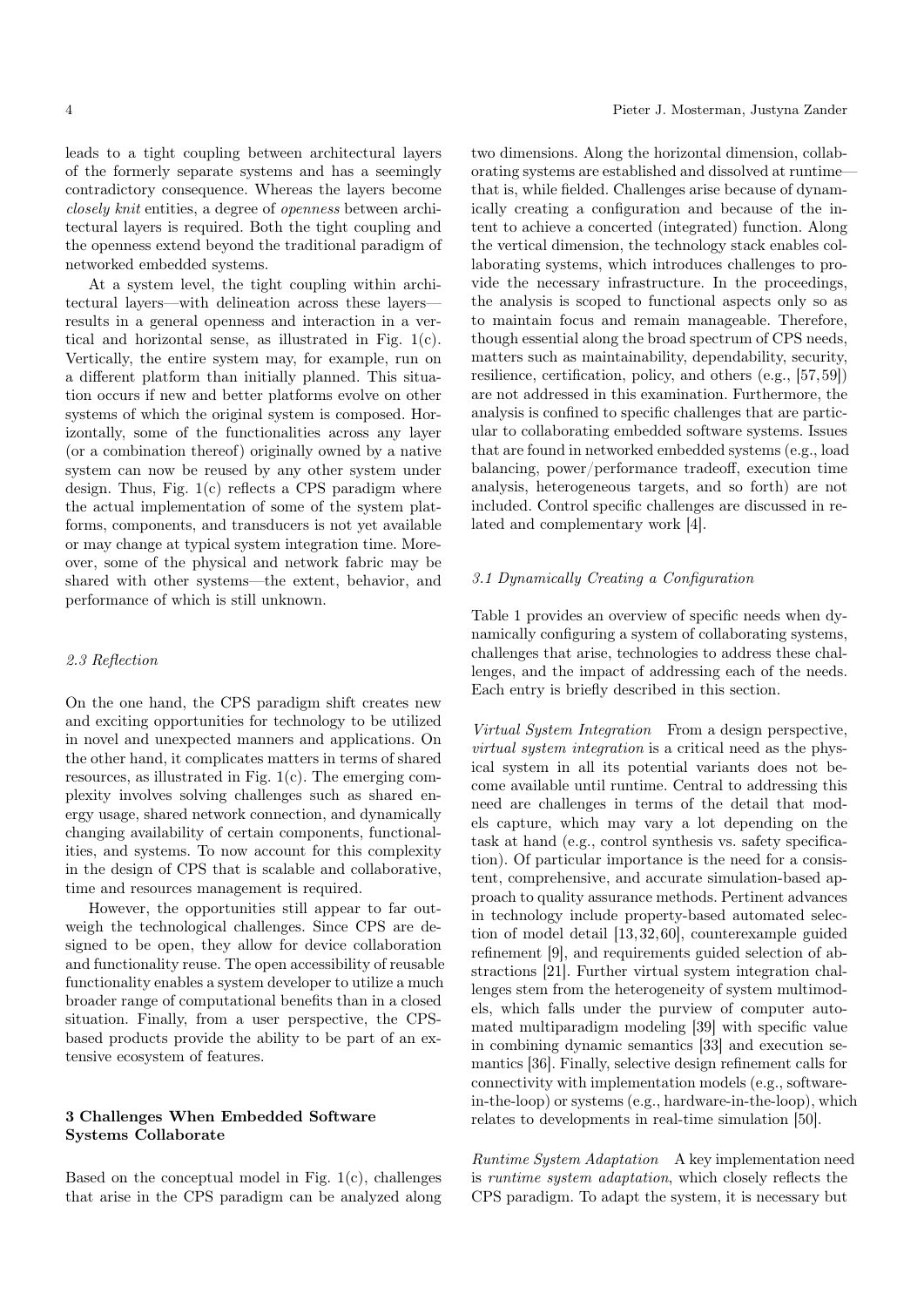| Need                 | Challenge                      | Technology                        | Impact                       |
|----------------------|--------------------------------|-----------------------------------|------------------------------|
| Virtual system inte- | Proper models in design        | Generation of models with nec-    | Confidently design systems   |
| gration              |                                | essary detail based on property   | as part of a reliable system |
|                      |                                | selection                         | ensemble.                    |
|                      | System-level design and analy- | Connecting, combining, and in-    |                              |
|                      | sis by using models            | tegrating models represented in   |                              |
|                      |                                | different formalisms              |                              |
|                      |                                | Efficient simulation models to    |                              |
|                      |                                | be used across dynamic and ex-    |                              |
|                      |                                | ecution semantics                 |                              |
|                      | Connectivity among<br>models,  | Open tool platforms<br>with       |                              |
|                      | software, and hardware         | trusted interfaces for communi-   |                              |
|                      |                                | cation across synchronized and    |                              |
|                      |                                | coordinated models, software,     |                              |
|                      |                                | and hardware devices              |                              |
| Runtime<br>system    | Reasoning and planning         | Introspection of the system       | Exploit exogeneous           |
| adaptation           | adaptation of an ensemble      | state, configuration, and ser-    | functionality for efficient, |
|                      | of systems                     | vices it makes available          | economical, and resilient    |
|                      |                                | Maintenance of consistent infor-  | operation.                   |
|                      |                                | mation and management of in-      |                              |
|                      |                                | consistencies regarding the en-   |                              |
|                      |                                | semble of systems with sufficient |                              |
|                      |                                | fidelity at runtime               |                              |
|                      |                                | Online model calibration          |                              |
|                      | Testing with functionality on  | Environment models to enable      |                              |
|                      | deployed systems               | surrogate interactions            |                              |

Table 1 Needs analysis for dynamic configuration of collaborating systems.

challenging to maintain the state of the current ensemble of subsystems, to be able to introspect and reason about potential changes, and to find an optimal configuration in the face of available resources. The real-time constraints make these challenges particularly difficult. Work on the use of models@run.time [7] provides runtime supervision and reconfiguration technologies that serve as valuable starting points. Models that capture the current and planned configurations must be kept consistent in the face of distributed architectures, and inconsistencies must be managed if necessary. The validity of models where the dynamic system environment requires online calibration is essential. This scenario occurs when adaptations at runtime are being planned (e.g., [20]). Finally, before a new configuration can be operated, it is essential to test the functionality. In an online setting, testing requires that surrogate interface behavior serve as a substitute for live interaction.

# 3.2 Achieving a Concerted Function

Table 2 provides an overview of specific needs for effective and efficient concerted collaboration, as well as the challenges, candidate technologies, and intended impact. Each entry is briefly described in this section.

Emerging Behavior Design An existential need is the ability to design emerging behavior. An example of this is a CPS version of the Towers of Hanoi [41,44] where the individual discs rely on a local plan to determine their next move, and a sorted stack emerges. The behavior exhibited by the system ensemble is a result of concerted plans and actions of the collaborating systems. Emerging behavior is not explicitly designed into any one of the collaborating systems specifically. As such, a key challenge that relates to this type of design is to plan and control the collaboration so that the desired behavior emerges. This is particularly difficult in the face of loosely coupled and concurrently operating collaborators. A starting point for developing formal methods that address this challenge lies in elevating technologies developed based on the globally asynchronous/locally synchronous (GALS) paradigm (e.g., [31]) to the system of systems level. Further, advances in multi-agent systems [64] have developed an important and valuable body of work, while formal methods for design refinement have been illustrated in the context of Conway's Game of Life [54].

Data Sharing From an implementation perspective, a key need is data sharing with a focus on streaming data (e.g., from dislocated sensors). The challenge is that data may have incongruous sources that operate concurrently and at multiple rates. While traditionally synchronization of data streams is the responsibility of system integration, along with manifold further challenges [45], it now must apply at runtime and in real time. To address the challenges, an increasing use of models and monitoring capabilities may be imperative [35]. To share data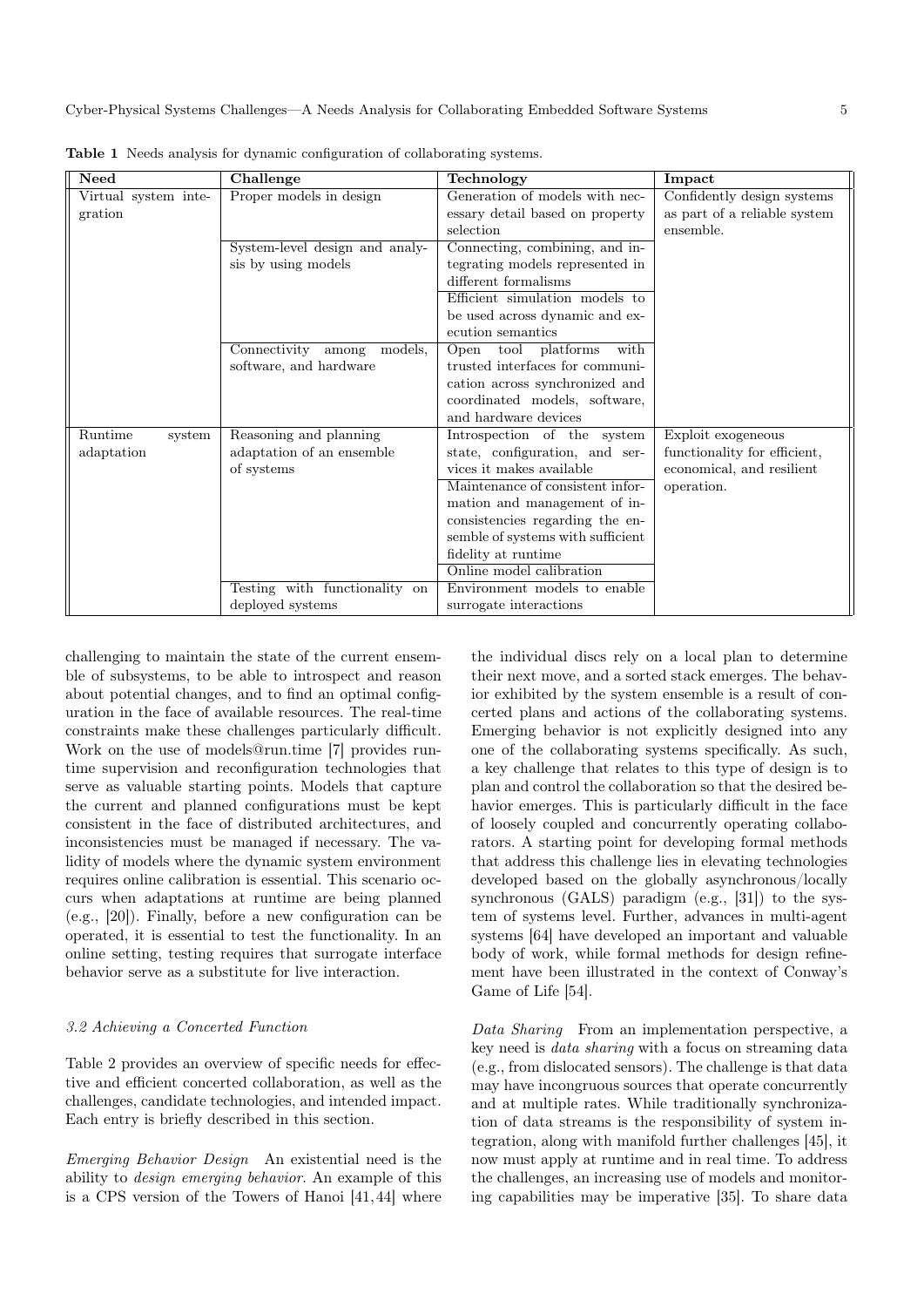| <b>Need</b>            | Challenge                        | Technology                         | Impact                      |
|------------------------|----------------------------------|------------------------------------|-----------------------------|
| Emerging behavior      | Collaborative planning,          | Analysis methods across loosely    | Systematically design       |
| design                 | guidance, and control            | coupled architectures              | systems that are part of a  |
|                        |                                  | Planning and synthesis of dis-     | system ensemble to          |
|                        |                                  | tributed control functionality on  | (optimally) realize desired |
|                        |                                  | concurrent resources               | ensemble behavior.          |
|                        |                                  | Accessible formal methods that     |                             |
|                        |                                  | apply to collaborative problems    |                             |
| Data sharing           | Multirate architectures          | Synchronization of data from in-   | Effectively exploit         |
|                        |                                  | congruent sources                  | distributed information     |
|                        | Extracting and deriving specific | Information<br>represented<br>as   | resources for exclusive     |
|                        | value from general information   | high-level models with well-       | system features.            |
|                        |                                  | defined<br>metamodels<br>and       |                             |
|                        |                                  | ontologies                         |                             |
| Functionality          | Multi-use functionality post     | Generation of models for a de-     | Create novel system         |
| sharing                | deployment                       | sired task perspective by prop-    | features post deployment.   |
|                        |                                  | erty identification and model      |                             |
|                        |                                  | behavior selection                 |                             |
|                        |                                  | Performance<br>characterization    |                             |
|                        |                                  | via performance models and         |                             |
|                        |                                  | measures                           |                             |
|                        |                                  | Online calibration based on ob-    |                             |
|                        |                                  | jective and performance criteria   |                             |
|                        | Feature interaction              | Assumption formalization and       |                             |
|                        |                                  | dependency effect analysis         |                             |
| Collaborative<br>func- | Systematic test suite generation | Model-based test generation        | Assure the quality of       |
| tionality testing      | and automated test evaluation    | from requirements while pre-       | collaborative operations on |
|                        |                                  | serving the context of dynamic     | shared resources. Identify  |
|                        |                                  | configurations                     | root causes of failure in a |
|                        | Reproducible test results under  | Setting of initial conditions and  | distributed environment.    |
|                        | minimum uncertainty              | injecting fault data               | Automatically mitigate      |
|                        |                                  | Temporal and spatial partition-    | these root causes.          |
|                        |                                  | ing to isolate functionality for a |                             |
|                        |                                  | specific system architecture un-   |                             |
|                        |                                  | der investigation                  |                             |

Table 2 Needs analysis for concerted function of collaborating systems.

that contains information (e.g., models) with sophisticated data structures, a model of the structure that takes the form of a metamodel must be shared. Knowledge about the shared concepts is supported by exchange of corresponding ontologies. A step in this direction is the RoboEarth network where robots generate, share, and reuse data across Internet connections [65].

Functionality Sharing Beyond data, there is a need for functionality sharing among collaborating systems. Functional models may be dynamically processed to extract behavior from a given perspective and determine whether it can be functionally utilized. Moreover, the performance demanded by CPS puts rigorous constraints on assembling functionality in terms of latency, timing, error recovery, testability, and so forth. The shared functionality should characterize performance constraints (e.g.,  $[29\phi]$ ) including the test evaluation must be reproducible but also be amenable to a different use, which calls for parametrized implementation (e.g., low latency vs. high throughput), but also necessitates online calibration [28] of combined and interacting functionality (as well as models [20]). Finally, to reason about whether certain

functionality may be applicable to serve a system purpose, the assumptions must be shared and the dependencies must be analyzable.

Collaborative Functionality Testing The emerging behavior from collaboration critically calls for collaborative functionality testing. The collaboration makes systematic test suite generation a challenge. Automated test data generation and systematic fault data injection requires formalized requirements for reliable testing. Because CPS operate in a physical world, safety mechanisms and fault mitigation strategies (also called fallback strategies) must be designed into the system. However, functionality that becomes dynamically available makes current testing approaches (e.g., to manage system variability [2]) challenging to apply. In addition, test behav-

and, if possible, automated. This demand is a particular challenge in a distributed system configuration as effective testing requires the initial state and test input to be set deterministically. Hence, whether to rely on stateless or stateful architectures presents a choice with impor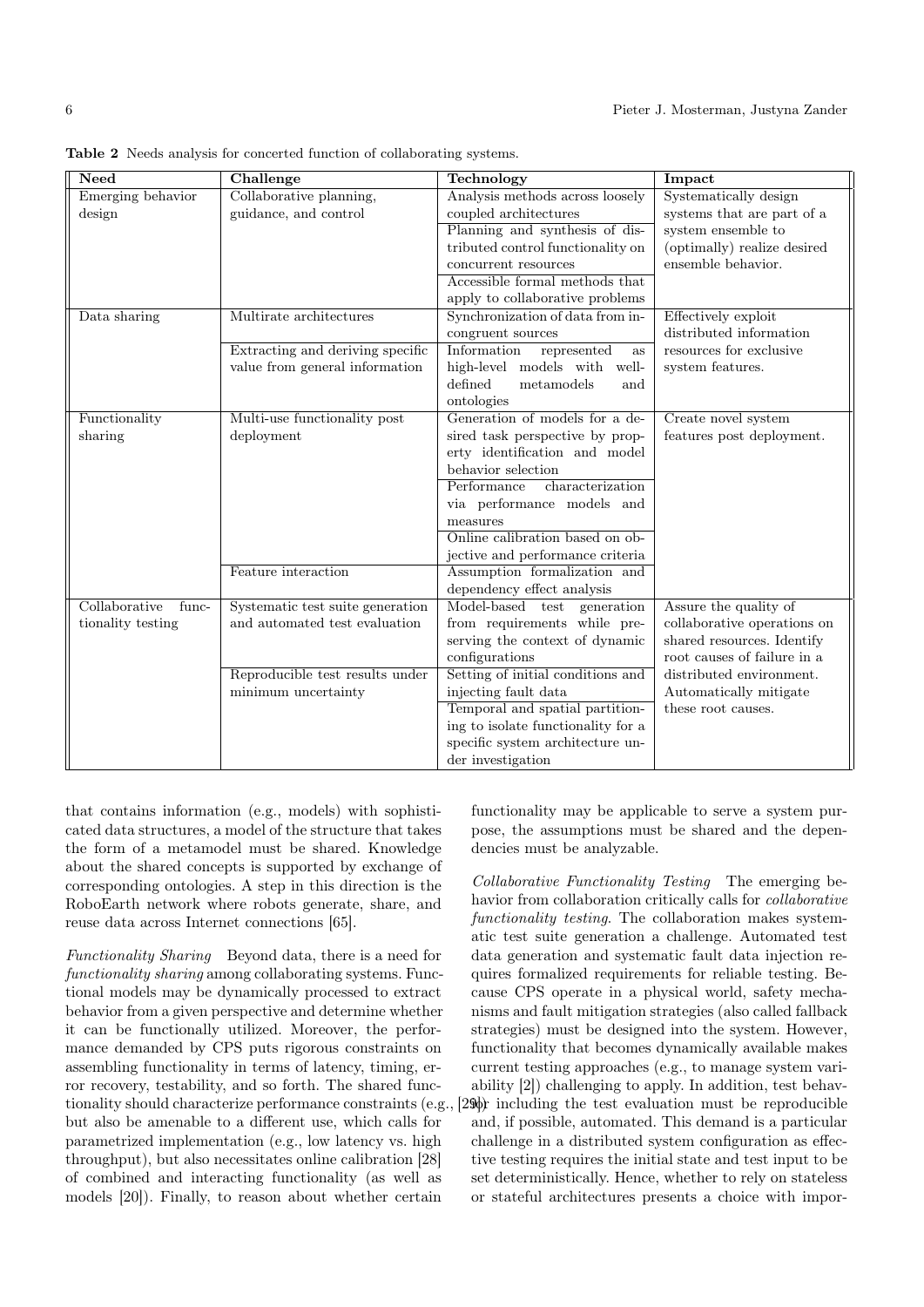tant test implications [27]. Moreover, peripheral behavior that may influence the outcome of a test must be minimized if not eliminated so that the source for failure can be isolated. Separating functionality under test in temporal and spatial partitions is a potential solution, but it requires coordinating such partitioning among the collaborating systems.

#### 3.3 Providing the Technological Infrastructure

Table 3 provides an overview of technological infrastructural needs and related challenges, technologies, and impact. Each entry is briefly described in this section.

Design Artifact Sharing In order to support virtual system integration, resources available from various disparate organizational sources must be accessible. This makes design artifact sharing an essential need. In the more general context of collaborating along the system lifecycle, the industrial Framework for Embedded Systems Tools (iFest) builds a services platform for tool coupling that is based on the Open Services for Lifecycle Collaboration (OSLC) infrastructure [56]. Beyond the services infrastructure, technologies for model abstraction selection, obfuscation and encryption, and so forth, are key. Projections in orthographic software modeling [3] efficiently support the various resulting views and their corresponding tools. Finally, as different tools rely on different implementations of execution semantics, consistent exchange of models necessitates models of the semantics of the execution engines (especially their numerical algorithms) [40].

Wireless Communication To support the dynamic configuring, there is a need for wireless communication that calls for a wireless network infrastructure. A key challenge is developing a standardized protocol stack that is sufficiently rich, yet configurable, to satisfy rigorous resource constraints (memory footprint, latencies, throughput, and so forth). Furthermore, integrating cyberspace calls for technology that is backward compatible with the Internet protocol (e.g, IEEE 802.15.4e [48]). Additionally, precise timing and synchronization between collaborating systems must be tackled to enable the real-time and embedded nature. Technologies such as the precision time protocol IEEE 1588 [10] and support for combined periodic/nonperiodic events [67] may be adapted to integrate into the network fabric.

Hardware Resource Sharing To support dynamic configurability and enable efficient implementation of functionality (as well as design resilience), hardware resource sharing among collaborating systems must be effective. One of the challenges is providing an infrastructure that enables the dispatch of functionality. A standardized technology stack, including dynamic task scheduling and machine instructions, holds promise (e.g., a real-time virtual machine [17]). In more flexible scenarios, the functionality is specified separately from the dispatch target architecture, which is the premise of platform-based design [5,46]. For testing, the implementation on a particular target may create challenging requirements. The reason is that certain distinctive behavior (e.g., overflow handling, instruction fetch, and so forth) that is idiosyncratic to a target may lead to complicated corner cases. Safety in the face of resource sharing is challenged by the heterogeneous nature of an ensemble of systems. This bears out in safety monitoring components (e.g., watchdogs and mitigators [23]) that must be aware of the particular semantics of time in the face of rigorous restrictions for using such safety assuring components [22]. Finally, as some elements of the system ensemble may require higher safety integrity level than others, interchangeability of a safety component and its dynamically changing allocation to hardware requires a thorough understanding of system operations and component interactions.

Service Utilization The need to leverage services of collaborating systems requires proper service utilization. Interesting developments in real-time service oriented architectures (SOA) [16,63] include real-time OSGi using Java [6]. Developments in real-time middleware (for a survey see [49]) include a real-time version of the High Level Architecture (HLA) [30], a real-time Common Object Request Broker Architecture (CORBA) (e.g., [25]), and the Data Distribution Service (DDS) [55]. Also, the robot operating system (ROS) [52] is of interest but currently lacking real-time capabilities. A challenging element here is discovering the functionality provided by services along with constraints such as real-time, memory, availability, requested guarantees, cost, and others [18] under which their utilization is possible. Note that the discovery must oftentimes be real-time in its own right. Further, a semantic layer is desired to enable mapping devices to semantic services. In related work, a service is associated with at least one semantic description in an Ontology Web Language (OWL) [19] used for describing semantic web services [58]. Services that provide different functionality, but that can still be applied or that can be orchestrated to provide the necessary functionality, must be discoverable. A taxonomy of services enables such discovery. With a related ontology, orchestration of services in a central coordinating architecture may then achieve emerging behavior, whereas in a decentralized control structure a choreography of the services may do so [24].

#### 4 Software System Modeling Challenges in CPS

The new paradigm of collaborating systems and postdeployment (dynamic or runtime) system integration contributes to leading edge and intelligent applications. This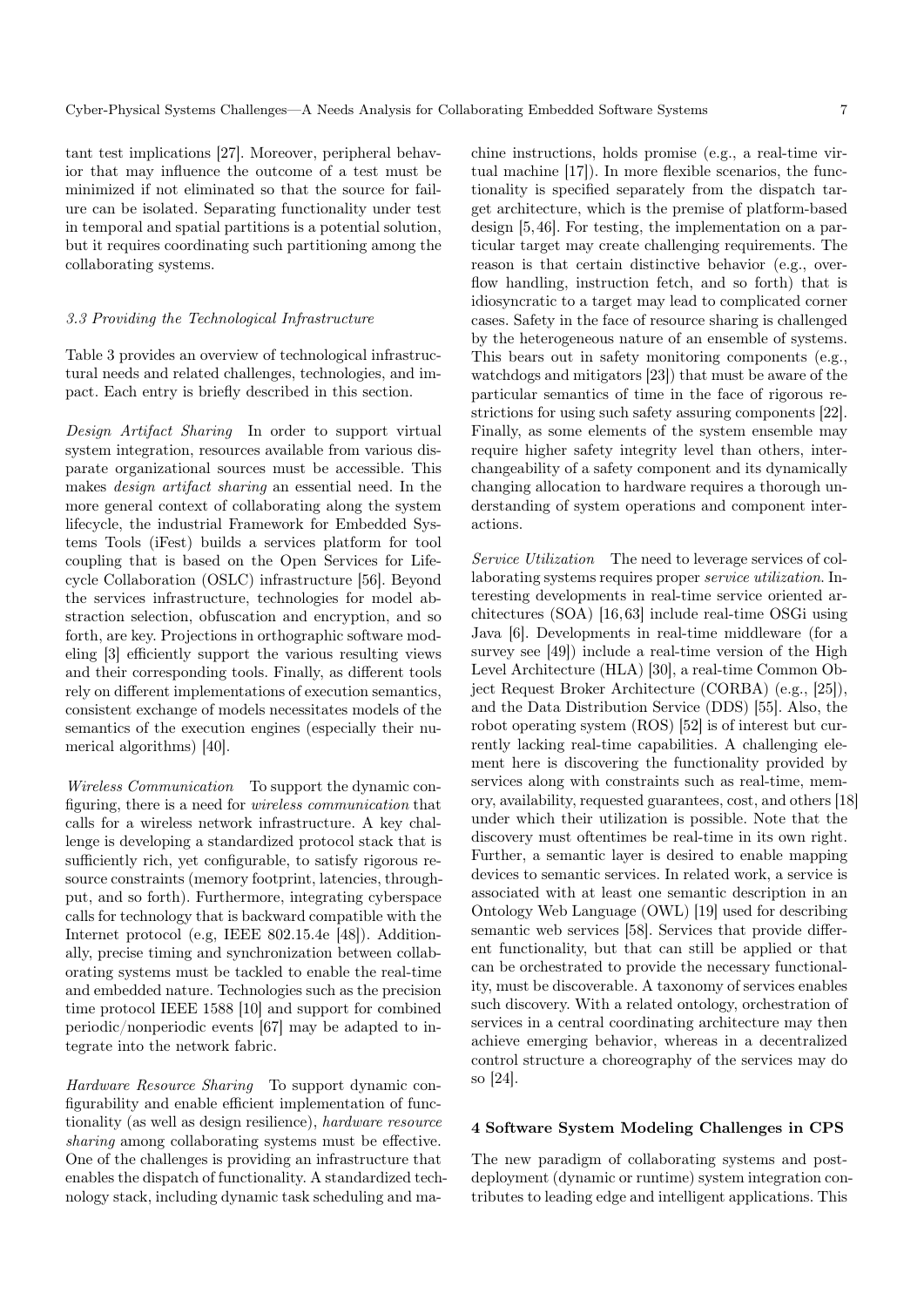| Need                | Challenge                        | Technology                            | Impact                        |
|---------------------|----------------------------------|---------------------------------------|-------------------------------|
| Design artifact     | Tool coupling among disparate    | Traceability<br>$\arccos$<br>semantic | Conveniently, efficiently,    |
| sharing             | organizations                    | and technology adaptation, and        | and consistently collaborate  |
|                     |                                  | intellectual property protection      | between stakeholders          |
|                     |                                  | Information extraction from ob-       | throughout the system life    |
|                     |                                  | fuscated intellectual property        | cycle.                        |
|                     | Support manifold views and       | Configurable view projections         |                               |
|                     | tools in design                  | that are tool specific                |                               |
|                     |                                  | semantics<br>Consistent<br>across     |                               |
|                     |                                  | tools by modeling the execution       |                               |
|                     |                                  | engines                               |                               |
| Wireless            | Physically aware protocol stack  | Real-time services of graded          | Reliably configure flexible   |
| communication       | that is configurable and compat- | quality with a low footprint and      | system configurations for     |
|                     | ible with the Internet protocol  | a configurable protocol stack         | features with varying         |
|                     | $(\text{IP})$                    | that includes time and location       | quality of service.           |
|                     |                                  | information                           |                               |
|                     | Precise timing and               | Physical layer based timing and       |                               |
|                     | synchronization in a             | synchronization architectures         |                               |
|                     | distributed environment          | Scheduling of periodic and ape-       |                               |
|                     |                                  | riodic events with reliable exe-      |                               |
|                     |                                  | cution times                          |                               |
| Hardware resource   | Flexible and transferrable em-   | Standardized and configurable         | Optimize runtime cost by      |
| sharing             | bedded functionality dispatch    | real-time execution stack             | contracting out system        |
|                     | Performance<br>characteriza-     | Platform-based modeling of ex-        | resources and balancing use   |
|                     | tion from abstract functional    | ecution behavior functionality        | of external resources.        |
|                     | representations                  |                                       | Enhance resiliency by         |
|                     | Determination of key test cases  | Characterization of computa-          | allocating lost functionality |
|                     | for different implementations    | tional architectures                  | to distributed resources.     |
|                     | Safety of heterogeneous          | Modeling the semantics of time        |                               |
|                     | system ensembles                 | Dynamically mixing safety in-         |                               |
|                     |                                  | tegrity levels                        |                               |
| Service utilization | Real-time embedded services      | Real-time middleware and ser-         | Dynamically assemble          |
|                     | operating in a physical environ- | vice oriented architectures with      | systems post deployment       |
|                     | ment                             | physical capabilities                 | and purpose available         |
|                     | Smart services discovery         | Service ontologies with<br>tax-       | functionality to serve        |
|                     |                                  | onomies for similarity<br>and         | singular needs.               |
|                     |                                  | transformability matching             |                               |
|                     | Information sharing in a hetero- | Language and ontology infras-         |                               |
|                     | geneous system ensemble          | tructure to support translation       |                               |
|                     |                                  | and transformation                    |                               |

Table 3 Needs analysis for an infrastructure to support collaborating systems.

section studies how software system modeling challenges identified in other work [14,15] bear out in CPS.

Generally, research in model-based approaches can be classified along the following axes:

- Design Model-Based Design requires good models, physics models of the plant, as well as that of the computing and communication platform and information models of the application. Yet, instead of the traditional approach to obtaining models by means of controlled system identification, the necessity to share models between distinctly incongruent entities and for interface-based model analysis becomes prominently important.
- Implementation Support for an open paradigm requires a well-defined and strict layering in the technology stack so as to enable including distinctly separate elements. Moreover, standards and interfaces are

critical to addressing the specific implementation effects of the computing and communication platform. These implementation effects include, for example, finite precision quantization effects, saturation effects induced by fixed-point integers, scheduling effects, and delays caused by the scheduling of tasks.

– Organization Certification of safety-critical systems currently relies on a comprehensive evaluation of the system design. Systems that are open require reconsideration and adaptation of certification approaches. Allowing incremental and compositional evidence are essential and key elements to this end.

Not suprisingly, challenges in the general area of software system modeling [14,15] can be well aligned along the three axes. For example, combining different modeling paradigms [15] relates to the key aspect of CPS design. The models must represent the physical and com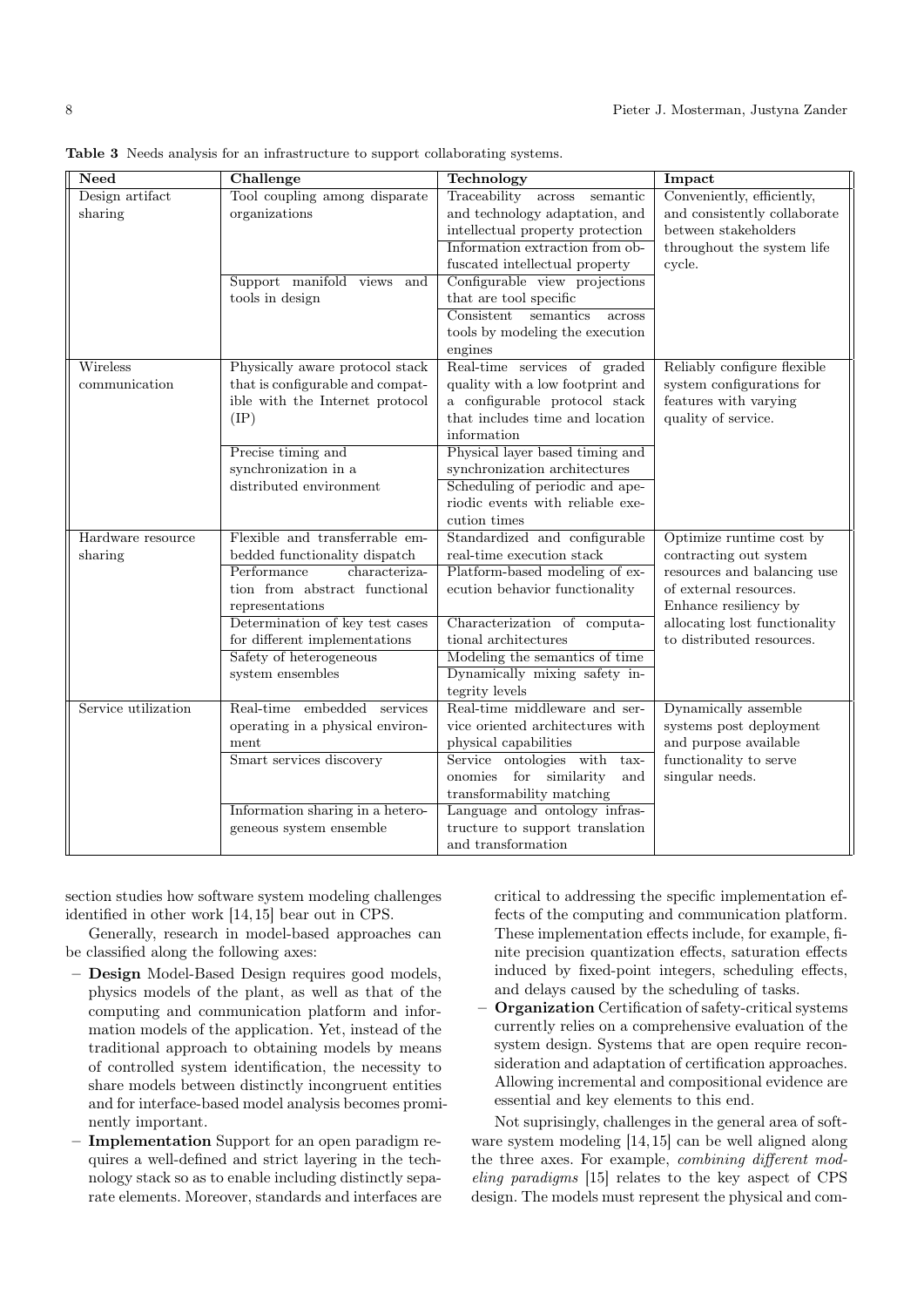putational world. Also, domain-specific modeling approaches stem from various design fields. CPS indeed relate mechanical engineering, electrical engineering, and electronics engineering while supporting means to analyze thermal effects, radio-frequency interference, and others. Moreover, virtual system integration plays an essential role in the CPS design because system parts may not be available until after deployment. In addition, such a system integration process requires developing a new understanding of integration testing through simulation. In particular, CPS call for more adaptive methods and onthe-fly mechanisms that can test the system at design, execution, and deployment levels.

Along the implementation axis, the open nature of CPS requires communicating information about its functionality and performance. This is best done by sharing specific models. Therefore, modeling support must extend beyond the traditional design stage into later stages of the system lifecycle as noted in related work [14]. Furthermore, CPS models are generally employed for runtime system adaptation. Additional challenges along the implementation axis extend beyond the multicore computational platforms to expand into a space of heterogeneous computing resources. For example, computational functionality that is shared by collaborating embedded systems may migrate from local to remote locations, possibly provided by cloud-based services.

Challenges along the organization axis reflect the confidence with which safety-critical systems are designed. Design approaches that enable correct by construction mechanisms are important research topics much like the challenge of making formal methods accessible to aid in establishing a next-generation certification process. Also, the complexity of CPS and the modern ways of modeling and organizing the design process call for more collaborative and incremental methods for quality assurance, including testing automation, verification, and self-testing abilities of the emerging CPS arrangements. Such methods can be capitalized on if proper tooling for advanced artifact management is in place.

More detail and further challenges, as well as opportunities, have been identified in related work [59,62].

# 5 Conclusions

With the advent of inexpensive computing power, computation has increasingly become the technology of choice to implement features in products that range from consumer electronics to safety-critical power plants. In these products, computation is embedded in and tightly integrated with both a physical surrounding as well as the physical computing platform. As embedded systems matured, it became essential to factor out common hardware in a network infrastructure, which further provided an opportunity for innovation by sharing feature functionality.

For all the success that networked embedded systems can lay claim to, the corresponding computational complexity has introduced system integration issues that have been a continuous source of complications and even missed delivery deadlines (e.g., [61]). While in a traditional engineering paradigm, the OEM is responsible for the system integration, a cyber-physical systems (CPS) paradigm is transforming this convention. In CPS, the system integration occurs post deployment during operation of the system. Given the difficulty in system integration during the system development phases, it is no surprise that post deployment system integration is an engineering problem fraught with extreme complications such as feature interaction, multirate distributed architectures, and collaborative control.

The CPS paradigm as an ensemble of systems, dynamically establishing collaborations, has been developed. Needs and challenges to capitalize on this CPS paradigm have been identified with a focus on the functional characteristics. Technology directions to address the challenges have been presented along with potential impact of success. General software system modeling challenges have been related to specific CPS challenges. Related work presents specific examples of the collaboration challenges in the context of a pick-and-place machine that solves a distributed version of the Towers of Hanoi puzzle [42].

Beyond the functional characteristics, there are many challenges related to maintainability, dependability, security, resilience, certification, and policy. For example, dynamically adjustable quality assurance in terms of system safety, validation, verification, and certification constitutes a tremendous challenge for CPS. Because of the dynamic and flexible nature of CPS, current quality assurance methods are insufficient to satisfy and fulfill system reliability demands. Concepts such as self-diagnosing, self-evaluation, self-testing, self-correcting, safe self-reconfiguring, self-transforming, and self-approving are fields of study with great promise. Further out, automation of these quality assurance methods is an area with much discovery ahead and much progress to be made.

As the systems of tomorrow are becoming a reality, technologies with the most merit to overcome the challenges will prove their worth and be increasingly adopted. This work has intended to contribute to a modelbased research agenda that helps bring next-generation systems online. Promising avenues to explore are identified to expedite the dawn of this new age.

#### References

- 1. acatech Position Paper. Cyber-physical systems. driving force for innovation in mobility, health, energy and production. acatech—National Academy of Science and Engineering, Munich, Germany, December 2011.
- 2. Aitor Arrieta, Goiuria Sagardui, and Leire Etxeberria. A model-based testing methodology for the systematic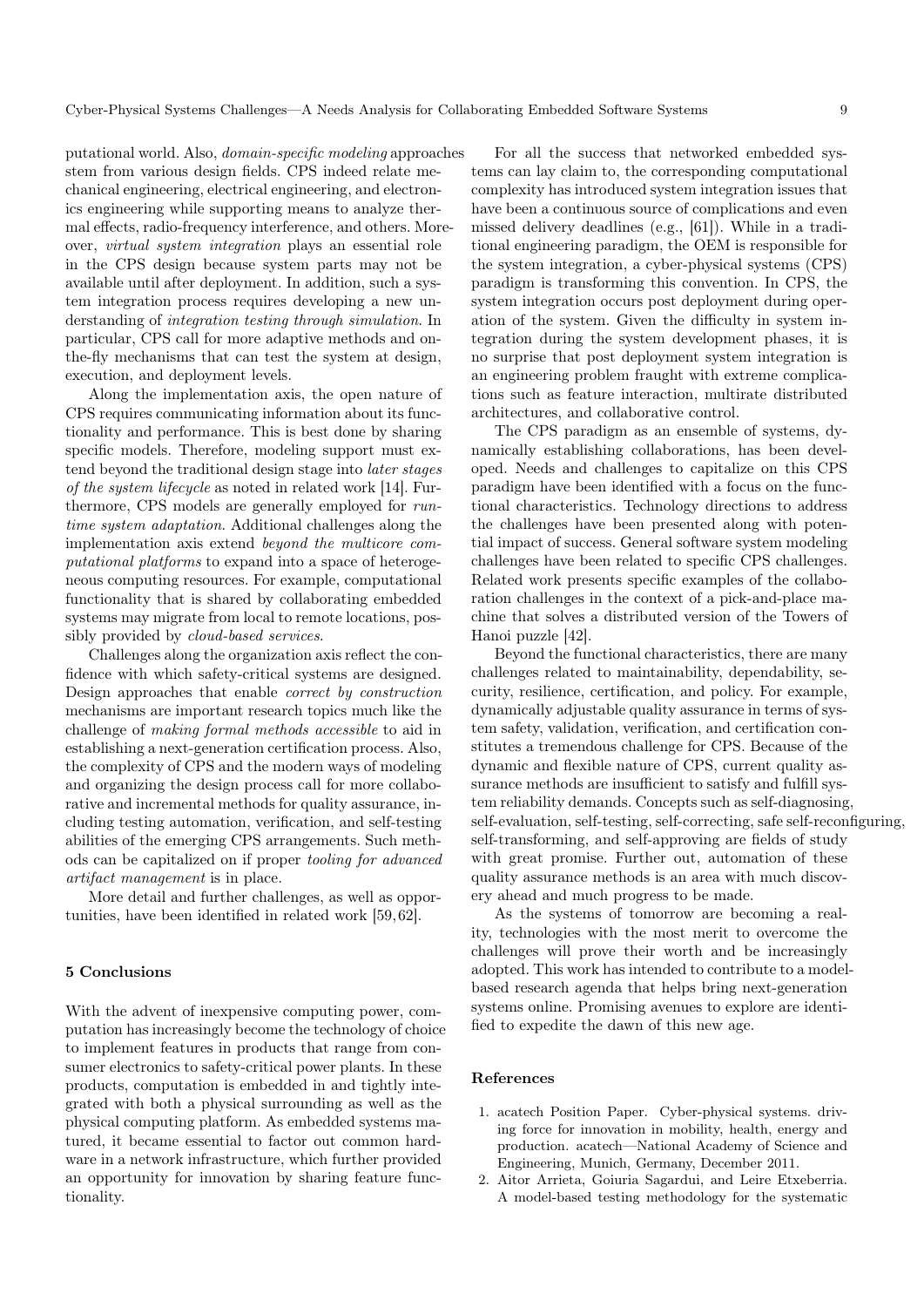validation of highly configurable cyber-physical systems. In The Sixth International Conference on Advances in System Testing and Validation Lifecycle, pages 66–72, 2014.

- 3. Colin Atkinson, Dietmar Stoll, and Philipp Bostan. Orthographic software modeling: A practical approach to view-based development. In Leszek A. Maciaszek, César González-Pérez, and Stefan Jablonski, editors, Evaluation of Novel Approaches to Software Engineering, volume 69 of Communications in Computer and Information Science, pages 206–219. Springer Berlin Heidelberg, 2010.
- 4. John Baillieul and Panos J. Antsaklis. Control and communication challenges in networked Real-Time systems. Proceedings of the IEEE, 95(1):9–28, January 2007.
- 5. Felice Balarin, Massimiliano DAngelo, Abhijit Davare, Douglas Densmore, Trevor Meyerowitz, Roberto Passerone, Alberto Sangiovanni-Vincentelli Alessandro Pinto, Alena Simalatsar, Yosinori Watanabe, Guang Yang, and Qi Zhu. Platform-based design and frameworks: Metropolis and metro ii. Computational Analysis, Synthesis, and Design of Dynamic Systems, chapter 10, pages 259–322. CRC Press, Boca Raton, FL, 2009. ISBN: 9781420067842.
- 6. Pablo Basanta-Val, Marisol García-Valls, and Iria Estévez-Ayres. Enhancing osgi with real-time java support. Softw., Pract. Exper., 43(1):33–65, 2013.
- 7. Nelly Bencomo, Robert B. France, Betty H. Cheng, and Uwe Aßmann, editors. Models@run.time, volume 8378 of Lecture Notes in Computer Science (LNCS). Springer, Berlin, Germany, 2014.
- 8. Stuart Bennett and Derek A. Linkens. Real-time Computer Control. Peter Peregrinus, London, UK, 1984. ISBN 0-3090-8908-5.
- 9. Edmund M. Clarke, Orna Grumberg, Somesh Jha, Yuan Lu, and Helmut Veith. Counterexample-guided abstraction refinement. In Computer Aided Verification, 12th International Conference, CAV 2000, Chicago, IL, USA, July 15-19, 2000, Proceedings, pages 154–169, 2000.
- 10. Todor Cooklev, John C. Eidson, and Afshaneh Pakdaman. An implementation of ieee 1588 over ieee 802.11b for synchronization of wireless local area network nodes. Instrumentation and Measurement, IEEE Transactions on, 56(5):1632–1639, Oct 2007.
- 11. Zhen Ru Dai. An approach to model-driven testing with uml 2.0, u2tp and ttcn-3. PhD thesis, Technical University Berlin, ISBN: 978-3-8167-7237-8. Fraunhofer IRB Verlag, 2006.
- 12. Richard C. Dorf. Modern Control Systems. Addison Wesley Publishing Co., Reading, MA, 1987.
- 13. John B. Ferris and Jeffrey L. Stein. Development of proper models of hybrid systems: A bond graph formulation. In François E. Cellier and José J. Granda, editors, 1995 International Conference on Bond Graph Modeling and Simulation (ICBGM '95), number 1 in Simulation, pages 43–48, Las Vegas, January 1995. Society for Computer Simulation, Simulation Councils, Inc. Volume 27.
- 14. Robert France and Bernhard Rumpe. Model-driven development of complex software: A research roadmap. In 2007 Future of Software Engineering, FOSE '07, pages 37–54, Washington, DC, USA, 2007. IEEE Computer Society.
- 15. Robert B. France and Bernhard Rumpe. The evolution of modeling research challenges. Software and System Modeling, 12(2):223–225, 2013.
- 16. Marisol García-Valls, Iago Rodríguez Lopez, and Laura Fernández-Villar. iland: An enhanced middleware for real-time reconfiguration of service oriented distributed real-time systems. IEEE Trans. Industrial Informatics, 9(1):228–236, 2013.
- 17. Zonghua Gu and Qingling Zhao. A state-of-the-art survey on real-time issues in embedded systems virtualization. Journal of Software Engineering and Applications, 5(4):277–290, 2012.
- 18. Joe Hoffert, Shanshan Jiang, and Douglas C. Schmidt. A taxonomy of discovery services and gap analysis for ultralarge scale systems. In Proceedings of the 45th Annual Southeast Regional Conference, ACM-SE 45, pages 355– 361, New York, NY, USA, 2007. ACM.
- 19. Ian Horrocks and Peter F. Patel-Schneider. Knowledge representation and reasoning on the semantic web: Owl. Handbook of Semantic Web Technologies, chapter 9, pages 365–398. Springer, Berlin, Germany, 2011.
- 20. Yilin Huang, Mamadou D. Seck, and Alexander Verbraeck. Towards automated model calibration and validation in rail transit simulation. In Peter M. A. Sloot, G. Dick van Albada, and Jack Dongarra, editors, Proceedings of the International Conference on Computational Science, ICCS, pages 1253–1259, 2010.
- 21. Zhihao Jiang, Pieter J. Mosterman, and Rahul Mangharam. Requirement-guided model refinement. Technical Report MLAB-70, University of Pennsylvania, December 2014.
- 22. Bernhard Kaiser, Vanessa Klaas, Stefan Schulz, Christian Herbst, and Peter Lascych. Integrating system modelling with safety activities. In Computer Safety, Reliability, and Security, 29th International Conference, SAFE-COMP 2010, Vienna, Austria, September 14-17, 2010. Proceedings, pages 452–465, 2010.
- 23. Bernhard Kaiser, Peter Liggesmeyer, and Oliver Mäckel. A new component concept for fault trees. In Proceedings of the 8th Australian Workshop on Safety Critical Systems and Software - Volume 33, SCS '03, pages 37– 46, Darlinghurst, Australia, Australia, 2003. Australian Computer Society, Inc.
- 24. Ravi Khadka, Brahmananda Sapkota, Luís Ferreira Pires, Marten van Sinderen, and Slinger Jansen. Modeldriven development of service compositions for enterprise interoperability. In Enterprise Interoperability - Third International IFIP Working Conference, IWEI 2011, Stockholm, Sweden, March 23-24, 2011. Proceedings, pages 177–190, 2011.
- 25. Yamuna Krishnamurthy, Chris Gill, Douglas C. Schmidt, Irfan Pyarali, Louis Mgeta, Yuanfang Zhang, and Stephen Torri. The design and implementation of realtime CORBA 2.0: dynamic scheduling in TAO. In Proceedings of the 10th IEEE Real-time Technology and Application Symposium (RTAS '04), pages 121–129, 2004.
- 26. Edward A. Lee. Time for high-confidence cyber-physical systems, March 2012. Invited Plenary Talk, Perfomance Metrics for Intelligent Systems (PerMIS-12) Workshop, University of Maryland.
- 27. Philipp Leitner, Stefan Schulte, Schahram Dustdar, Ingo Pill, Marco Schulz, and Franz Wotawa. The dark side of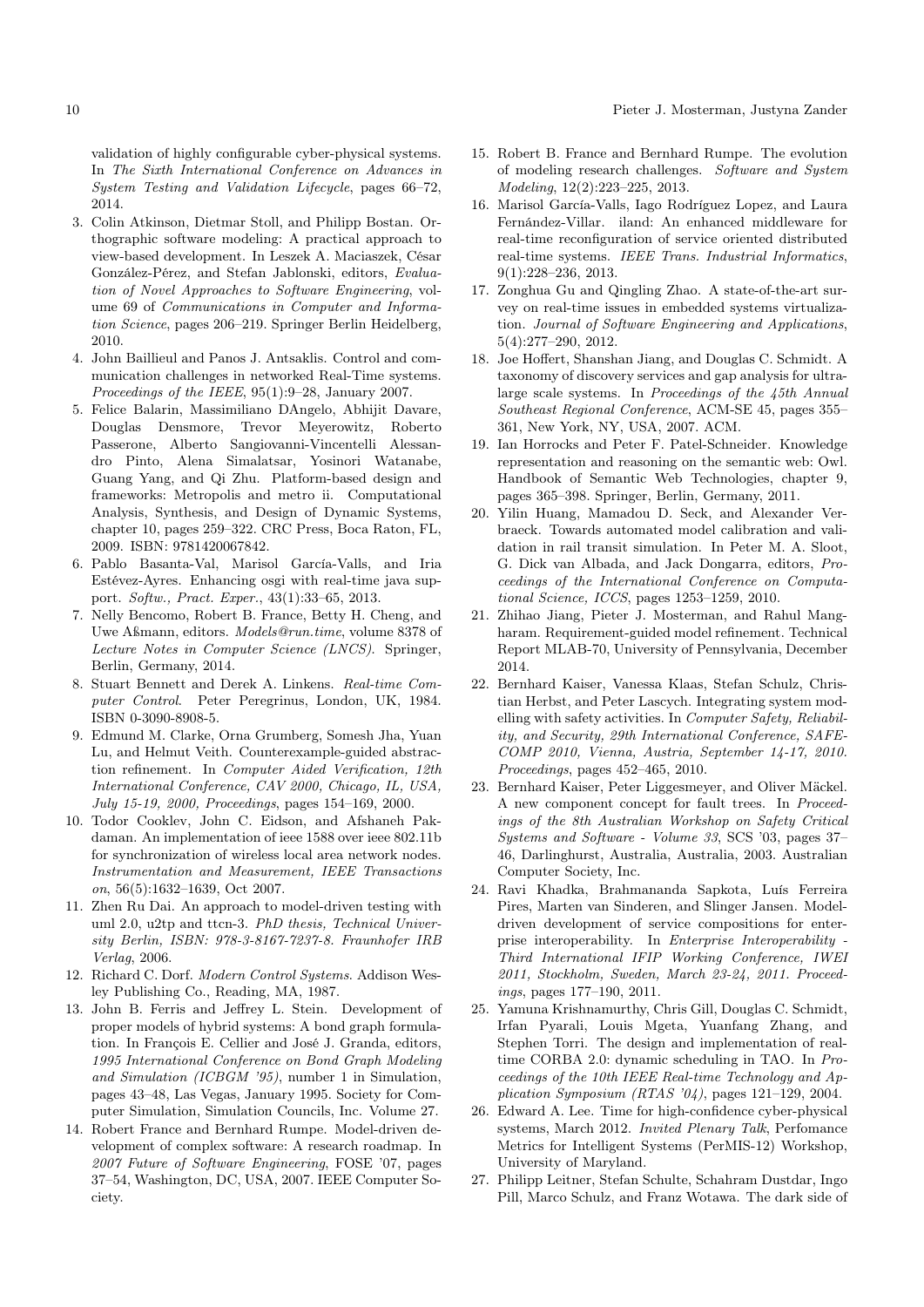SOA testing: Towards testing contemporary soas based on criticality metrics. In 5th International ICSE Workshop on Principles of Engineering Service-Oriented Systems, PESOS 2013, May 26, 2013, San Francisco, CA, USA, pages 45–53, 2013.

- 28. Jesse Levinson and Sebastian Thrun. Automatic online calibration of cameras and lasers. In Proceedings of Robotics: Science and Systems, Berlin, Germany, June 2013.
- 29. Jie Liu and Feng Zhao. Towards service-oriented networked embedded computing. Technical Report MSR-TR-2005-28, Microsoft Research, February 2005.
- 30. Thom McLean, Richard M. Fujimoto, and J. Brad Fitzgibbons. Middleware for real-time distributed simulations. Concurrency - Practice and Experience, 16(15):1483–1501, 2004.
- 31. Steven P. Miller, Mike W. Whalen, Dan OâĂŹBrien, Mats P. Heimdahl, and Anjali Joshi. A methodology for the design and verification of globally asynchronous/locally synchronous architectures. Technical Report NASA/CR-2005-213912, National Aeronautics and Space Administration (NASA), Langley Research Center, September 2005.
- 32. Pieter J. Mosterman and Gautam Biswas. Towards procedures for systematically deriving hybrid models of complex systems. In Hybrid Systems: Computation and Control, Third International Workshop, HSCC 2000, Pittsburgh, PA, USA, March 23-25, 2000, Proceedings, pages 324–337, 2000.
- 33. Pieter J. Mosterman and Gautam Biswas. A hybrid modeling and simulation methodology for dynamic physical systems. SIMULATION, 78(1):5–17, 2002.
- 34. Pieter J. Mosterman, David Escobar Sanabria, Enes Bilgin, Kun Zhang, and Justyna Zander. A heterogeneous fleet of vehicles for automated humanitarian missions. Computing in Science & Engineering, 12:90–95, August 2014.
- 35. Pieter J. Mosterman, Jason Ghidella, and Jon Friedman. Model-based design for system integration. In Proceedings of The Second CDEN International Conference on Design Education, Innovation, and Practice, pages CD– ROM: TB–3–1 through TB–3–10, Kananaskis, Alberta, Canada, July 2005.
- 36. Pieter J. Mosterman, Jason R. Ghidella, and Elisabeth M. O'Brien. Model-coverage as a quality measure and teaching tool for embedded control system design. In Proceedings of the 2007 Frontiers in Education Conference (FIE 2007), pages T3J–1–6, Milwaukee, WI, October 2007.
- 37. Pieter J. Mosterman, Sameer Prabhu, and Tom Erkkinen. An industrial embedded control system design process. In Proceedings of The Inaugural CDEN Design Conference (CDEN'04), Montreal, Canada, July 2004. CD-ROM: 02B6.
- 38. Pieter J. Mosterman, David Escobar Sanabria, Enes Bilgin, Kun Zhang, and Justyna Zander. Automating humanitarian missions with a heterogeneous fleet of vehicles. Annual Reviews in Control, 38(2):259–270, 2014.
- 39. Pieter J. Mosterman and Hans Vangheluwe. Computer automated multi-paradigm modeling in control system design. In Proceedings of the IEEE International Symposium on Computer-Aided Control System Design, pages 65–70, Anchorage, Alaska, September 2000.
- 40. Pieter J. Mosterman and Justyna Zander. Advancing model-based design by modeling approximations of computational semantics. In Proceedings of the 4th International Workshop on Equation-Based Object-Oriented Modeling Languages and Tools, pages 3–7, Zürich, Switzerland, September 2011. keynote paper.
- 41. Pieter J. Mosterman and Justyna Zander. GitHub Repository: Towers of Hanoi in MATLAB/Simulink for Industry 4.0. Jan 2015. doi: 10.5281/zenodo.13977.
- 42. Pieter J. Mosterman and Justyna Zander. Industry 4.0 as a cyber-physical system study. Software and System  $Modeling, x(x):x-x, 2015.$
- 43. Pieter J. Mosterman, Justyna Zander, Gregoire Hamon, and Ben Denckla. A computational model of time for stiff hybrid systems applied to control synthesis. Control Engineering Practice, 20(1):2–13, 2012.
- 44. Pieter J. Mosterman, Justyna Zander, and Zhi Han. The towers of hanoi as a cyber-physical system education case study. In Proceedings of the First Workshop on Cyber-Physical Systems Education, Philadelphia, PA, April 2013.
- 45. Gerrit Muller. Coping with system integration challenges in large complex environments. In The Seventeenth International Symposium of the International Council on Systems Engineering INCOSE, page paper ID: 7.1.4, Jun 2007.
- 46. Marco Di Natale. Specification and simulation of automotive functionality using AUTOSAR. Computational Analysis, Synthesis, and Design of Dynamic Systems, chapter 21, pages 523–548. CRC Press, Boca Raton, FL, 2012. ISBN: 9781439846650.
- 47. Gabriela Nicolescu and Pieter J. Mosterman, editors. Model-Based Design for Embedded Systems. Computational Analysis, Synthesis, and Design of Dynamic Systems. CRC Press, Boca Raton, FL, 2009. ISBN: 9781420067842.
- 48. Maria Rita Palattella, Nicola Accettura, Xavier Vilajosana, Thomas Watteyne, Luigi Alfredo Grieco, Gennaro Boggia, and Mischa Dohler. Standardized protocol stack for the internet of (important) things. IEEE Communications Surveys & Tutorials, 15(3):1389–1406, July 2013.
- 49. Héctor Pérez and J. Javier Gutiérrez. A survey on standards for real-time distribution middleware. ACM Computing Surveys, 46(4):49:1–49:39, March 2014.
- 50. Katalin Popovici and Pieter J. Mosterman, editors. Realtime Simulation Technologies: Principles, Methodologies, and Applications. Computational Analysis, Synthesis, and Design of Dynamic Systems. CRC Press, Boca Raton, FL, 2012.
- 51. President's Council of Advisors on Science and Technology. Leadership under challenge: Information technology R&D in a competitive world. Technical report, Executive Office of the President of the United States, August 2007.
- 52. Morgan Quigley, Ken Conley, Brian P. Gerkey, Josh Faust, Tully Foote, Jeremy Leibs, Rob Wheeler, and Andrew Y. Ng. Ros: an open-source robot operating system. In ICRA Workshop on Open Source Software, 2009.
- 53. Ahmed H. Sameh, George V. Cybenko, Malvin H. Kalos, Kenneth W. Neves, John Rischard Rice, Danny C. Sorensen, and Francis Patrick Sullivan. Computational